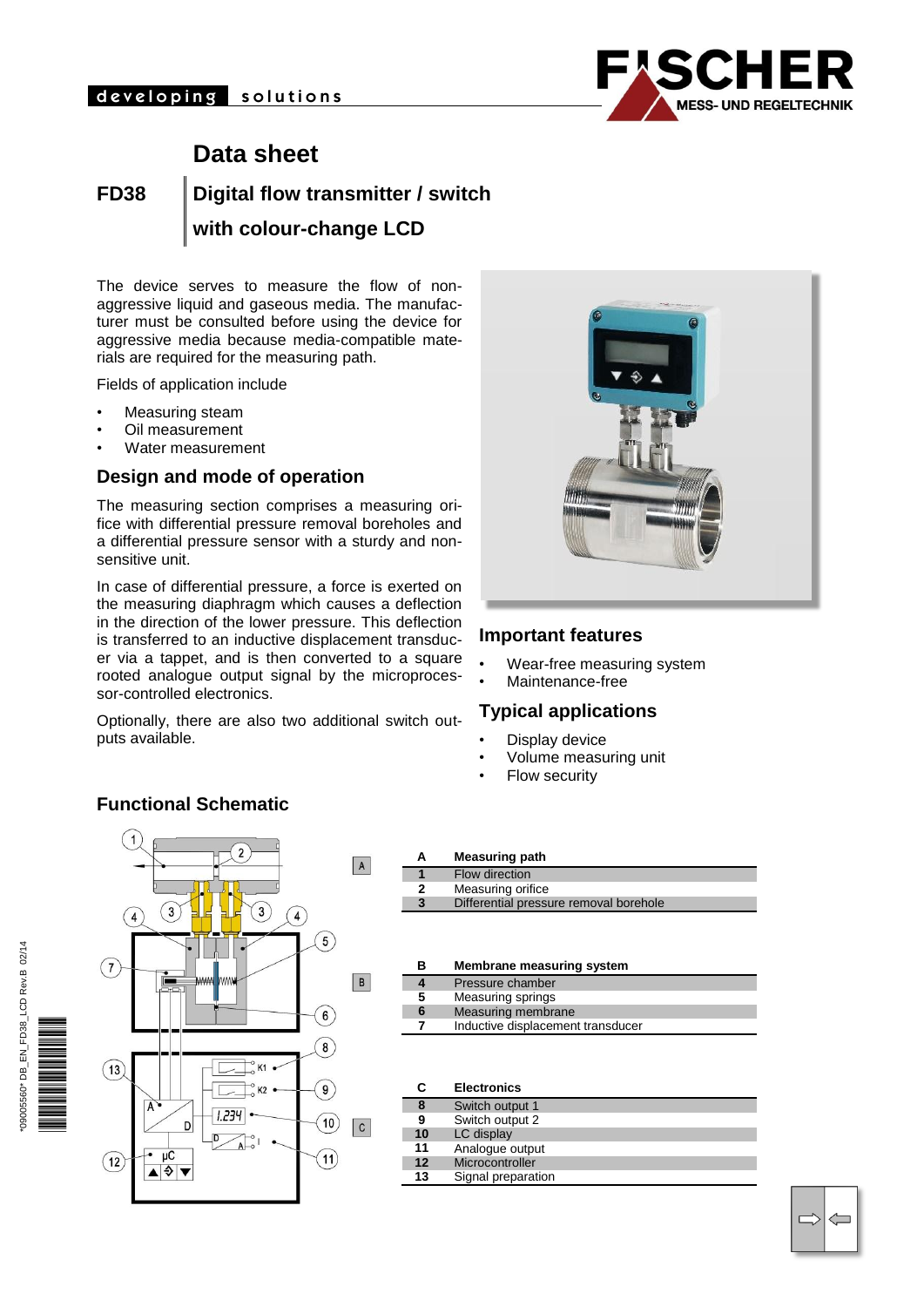

### **Technical data**

| <b>Basic measuring rang-</b>  | mbar |      | 0400 |      |
|-------------------------------|------|------|------|------|
| es                            | bar  |      |      | 00.6 |
| Static operating pressure     | bar  | max  | 16   | 16   |
| Characteristic curve devi-    | %FS  | max  | 2.5  | 2.5  |
| ation                         |      | type | 0.8  | 0.8  |
|                               |      | max  | 0.8  | 0.4  |
| Tk span <sup>oo</sup> %FS/10K |      | type | 0.2  | 0.2  |
| Tk zero point °° %FS/10K      |      | max  | 0.8  | 0.5  |
|                               |      | tvpe | 0.2  | 0.2  |

° : Characteristic curve deviation (non-linearity and hysteresis) at 25°C, basic measuring range (linear characteristic curve, not spread)<br><sup>9°</sup> : with reference to the basic measuring range (linear characteristic curve, no °° : with reference to the basic measuring range (linear characteristic curve, not spread), compensation range 0...60 C.

| Admissible ambient temperature<br>Admissible media temperature<br>Admissible storage temperature<br>Enclosure protection class           | <b>General points</b><br>$-1070^{\circ}$ C<br>$-1070^{\circ}C$<br>$-2070^{\circ}$ C<br>IP 65 acc. to DIN EN 60529<br><b>Electrical data</b>                                                                                                   |                                                                                                                                                                                                            |  |  |  |  |  |  |  |
|------------------------------------------------------------------------------------------------------------------------------------------|-----------------------------------------------------------------------------------------------------------------------------------------------------------------------------------------------------------------------------------------------|------------------------------------------------------------------------------------------------------------------------------------------------------------------------------------------------------------|--|--|--|--|--|--|--|
| Rated Voltage<br>Admissible operating voltage $Ub$<br>Electrical connection type<br>Characteristic curve<br>Power consumption<br>Display | 24 V DC/AC<br>12  32 V DC/AC<br>Three-wire<br>programmable (partially set ex-works)<br>approx. 2 W / VA<br>4-digit colour change LCD<br>for free unit up to 6 points Display with 4-digit resolution                                          |                                                                                                                                                                                                            |  |  |  |  |  |  |  |
| Admissible apparent ohmic resistance                                                                                                     | Output signal<br>$0/4 20$ mA<br>$\begin{aligned} \mathsf{U_b} \leq 26\mathsf{V} \qquad & \mathsf{R_t} \leq \frac{\mathsf{U_b\text{-}4V}}{0.02\mathsf{A}} \\ \mathsf{U_b} &> 26\mathsf{V} \qquad & \mathsf{R_t} \leq 1100\Omega \end{aligned}$ | $\begin{cases} 0 \ldots 10 \text{ V} \\ U_b < 15 \text{ V} \\ U_b \ge 15 \text{ V} \end{cases} \quad \begin{array}{l} \mathsf{R_L} \ge 10 \text{k}\Omega \\ \mathsf{R_L} \ge 2 \text{k}\Omega \end{array}$ |  |  |  |  |  |  |  |
| $U_{\text{max}}$                                                                                                                         | programmable switch contacts<br>2 potential-free relay contacts<br>as NO contact or NC contact<br>32 V AC/DC                                                                                                                                  | 2 potential-free MOSFET semiconductor switch<br>SPST <sup>1</sup> as NO contact or NC contact<br>332 V AC/DC                                                                                               |  |  |  |  |  |  |  |
| $I_{\text{max}}$<br>$P_{max}$                                                                                                            | 2 A<br>64 W/VA<br><b>Ports</b>                                                                                                                                                                                                                | 0.25A<br>8 W/VA                                                                                                                                                                                            |  |  |  |  |  |  |  |
| Electrical connection                                                                                                                    | 1 x rectangular plug connector DIN EN 175 301-803 A or<br>2 x round plug connector M12<br>Plug 1 for supply and analogue output signal (5-pin, male)<br>Plug 2 for switch contacts (4-pin, male)                                              |                                                                                                                                                                                                            |  |  |  |  |  |  |  |
| Casing<br>Media-contacting material                                                                                                      | <b>Materials</b><br>Polyamide PA 6.6<br>Brass, FKM, NBR                                                                                                                                                                                       |                                                                                                                                                                                                            |  |  |  |  |  |  |  |

### **Parameters**

Via membrane keyboard with menu-controlled operation or PC adapter; can be locked with a password.

#### **Settings**

|                                                           | Attenuation $\parallel$ 0.0  100.0 s (jump response time 10 / 90 %), separate also for display    |
|-----------------------------------------------------------|---------------------------------------------------------------------------------------------------|
| Switch contacts (SP1, SP2)                                | Switch-off point, switch-on point, response time (0  100 s); function (NO contact /NC<br>contact) |
| Measuring range unit $\parallel$ m <sup>3</sup> /h, I/min |                                                                                                   |
|                                                           | Zero-point stabilising $\parallel$ 0  % of the basic measuring range $\sim$                       |
|                                                           | Zero point correction $\parallel$ % of the basic measuring range                                  |
| Implementation of characteristic curve   root extracted   |                                                                                                   |
|                                                           | Password $\parallel$ 001  999 (deactivated via value = 000)                                       |

l <sup>1</sup> SPST: **S**ingle **P**ole **S**ingle **T**hrow

<sup>2</sup> Measured values around zero are set to zero, e.g. to suppress leak flow rate.

<sup>&</sup>lt;sup>3</sup> Zero-point correction to compensate the different installation positions.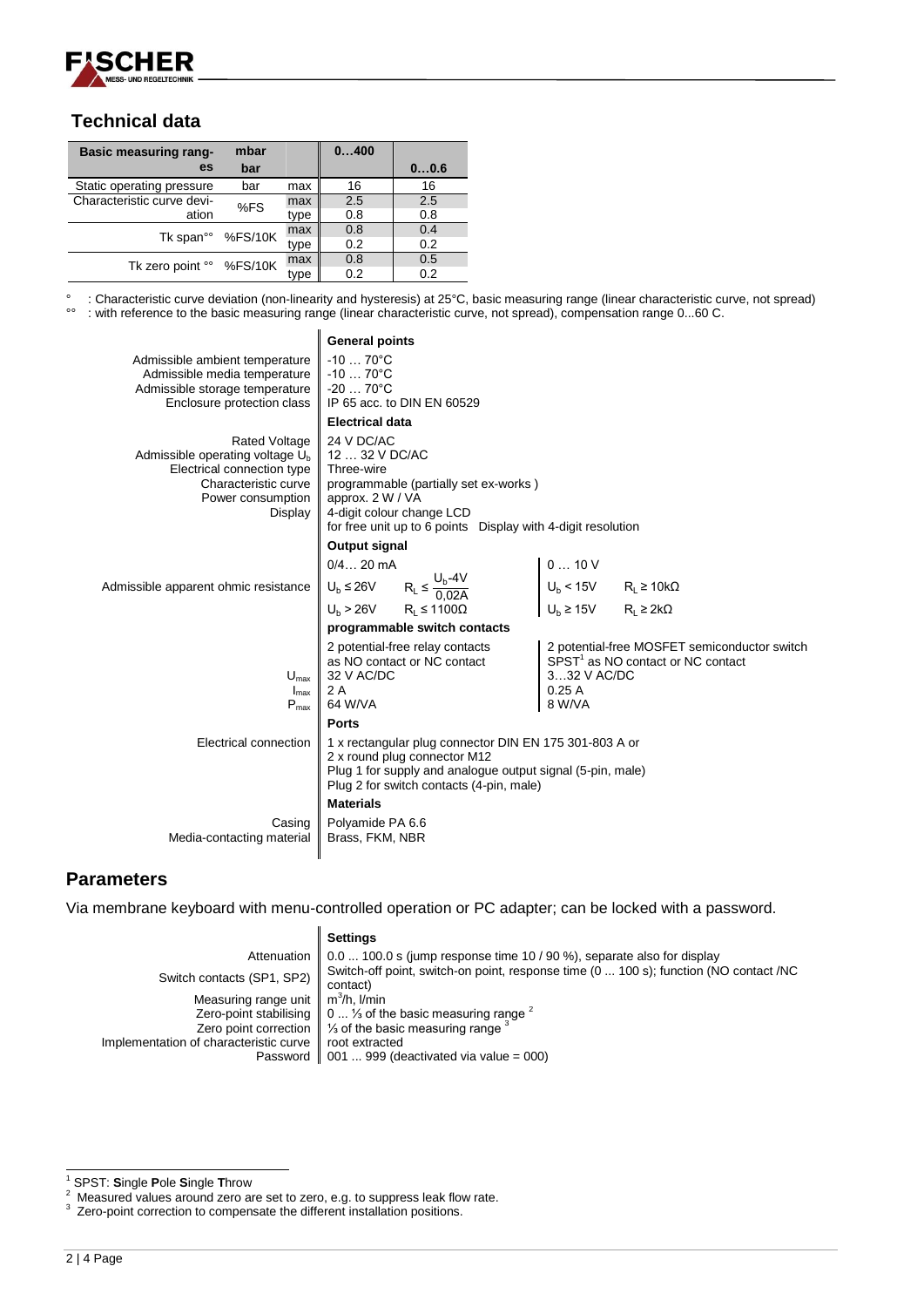

### **Dimensional drawings** (All dimensions in mm unless stated otherwise)

#### **Model with M12 plug connector Version with rectangular connector**







l

|   | Plug 1<br>M12 plug 5-pin |                 |
|---|--------------------------|-----------------|
| 1 | Supply                   | +Uհ             |
|   | 2 Output                 | -Sig            |
|   | 3 Supply                 | -U <sub>h</sub> |
|   | 4 Output                 | $+Sig$          |
|   | 5 Functional earth       |                 |

| A | Coding          |
|---|-----------------|
|   |                 |
|   | <b>B</b> Bridge |

|   | <b>Connector 2</b>         |                 |
|---|----------------------------|-----------------|
|   | M <sub>12</sub> plug 4-pin |                 |
| 1 | Switch output 1            | SP <sub>1</sub> |
|   | 2 Switch output 2          | SP <sub>2</sub> |
|   | 3 Switch output 2          | SP <sub>2</sub> |
|   | 4 Switch output 1          | SP <sub>1</sub> |

A Coding



NOTE: The dimensions of the measuring panel, in particular the construction height and the length, are determined on the basis of the information in the panel questionnaire<sup>4</sup> and are recalculated for each application case.

<sup>&</sup>lt;sup>4</sup> Please contact our sales team about this.